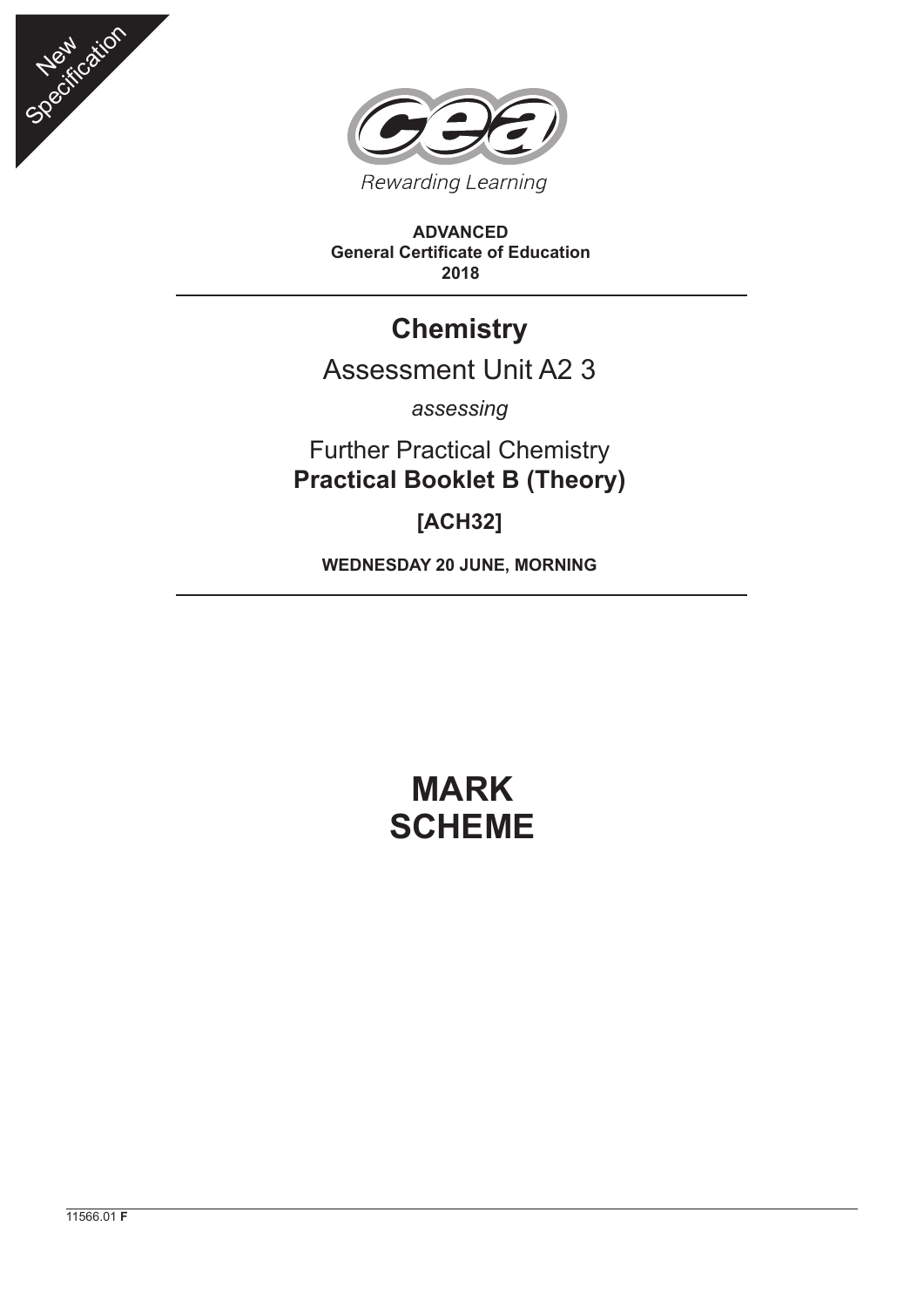## **AVAILABLE MARKS**

| metal ion  | colour of solution | few drops of dilute<br>ammonia solution | excess dilute<br>ammonia solution                             |
|------------|--------------------|-----------------------------------------|---------------------------------------------------------------|
| iron(II)   | Green              | <b>Green precipitate</b>                | <b>Precipitate remains</b>                                    |
| cobalt(II) | Pink               | Blue precipitate                        | Dissolves to form a<br>yellow solution (brown<br>on standing) |
| nickel(II) | Green              | Green precipitate                       | Dissolves to form a<br>blue solution                          |

 $[1]$  for each  $[6]$  6

**1**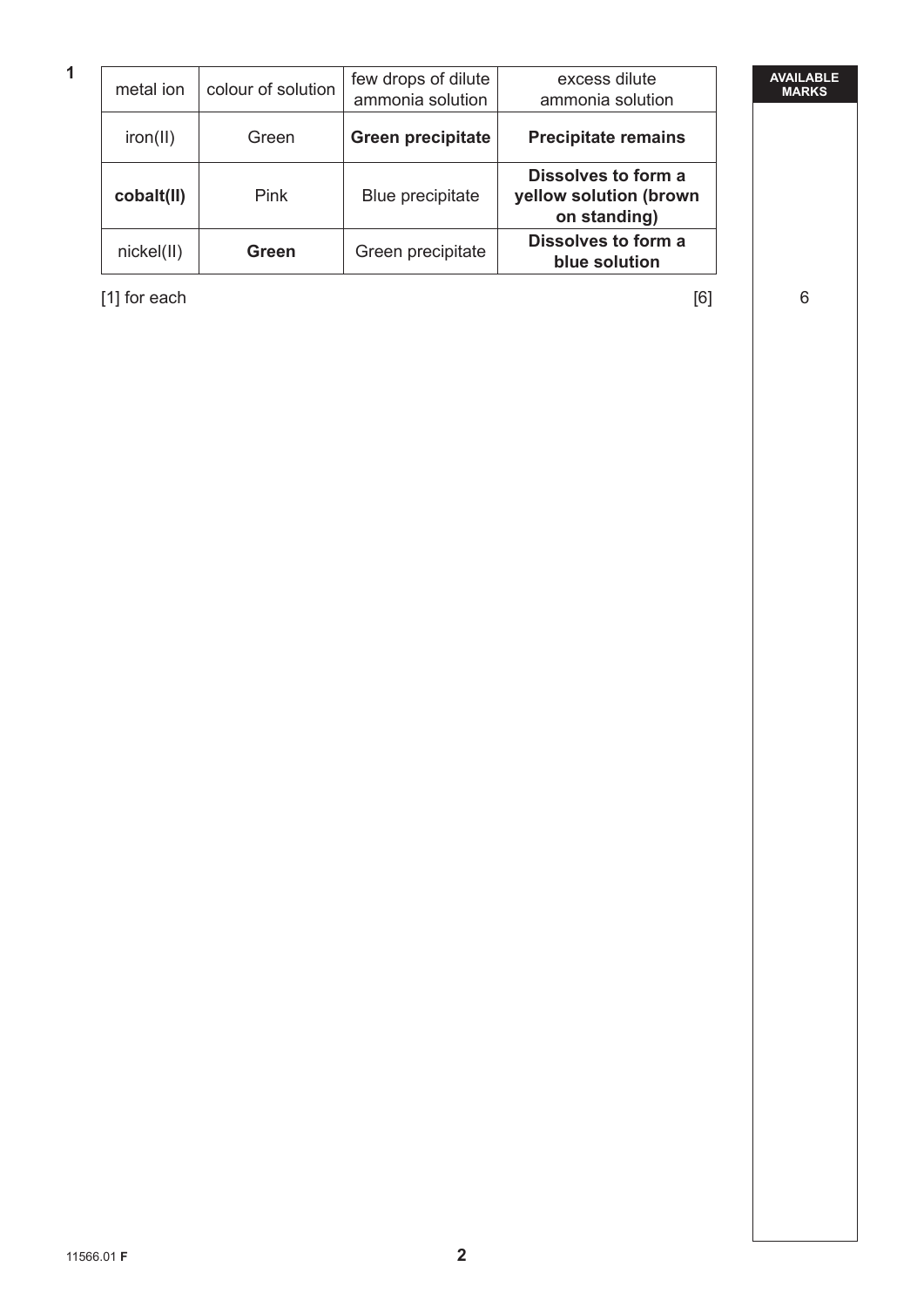**2** (a) (i) The distance travelled by the spot/distance by the solvent [1]

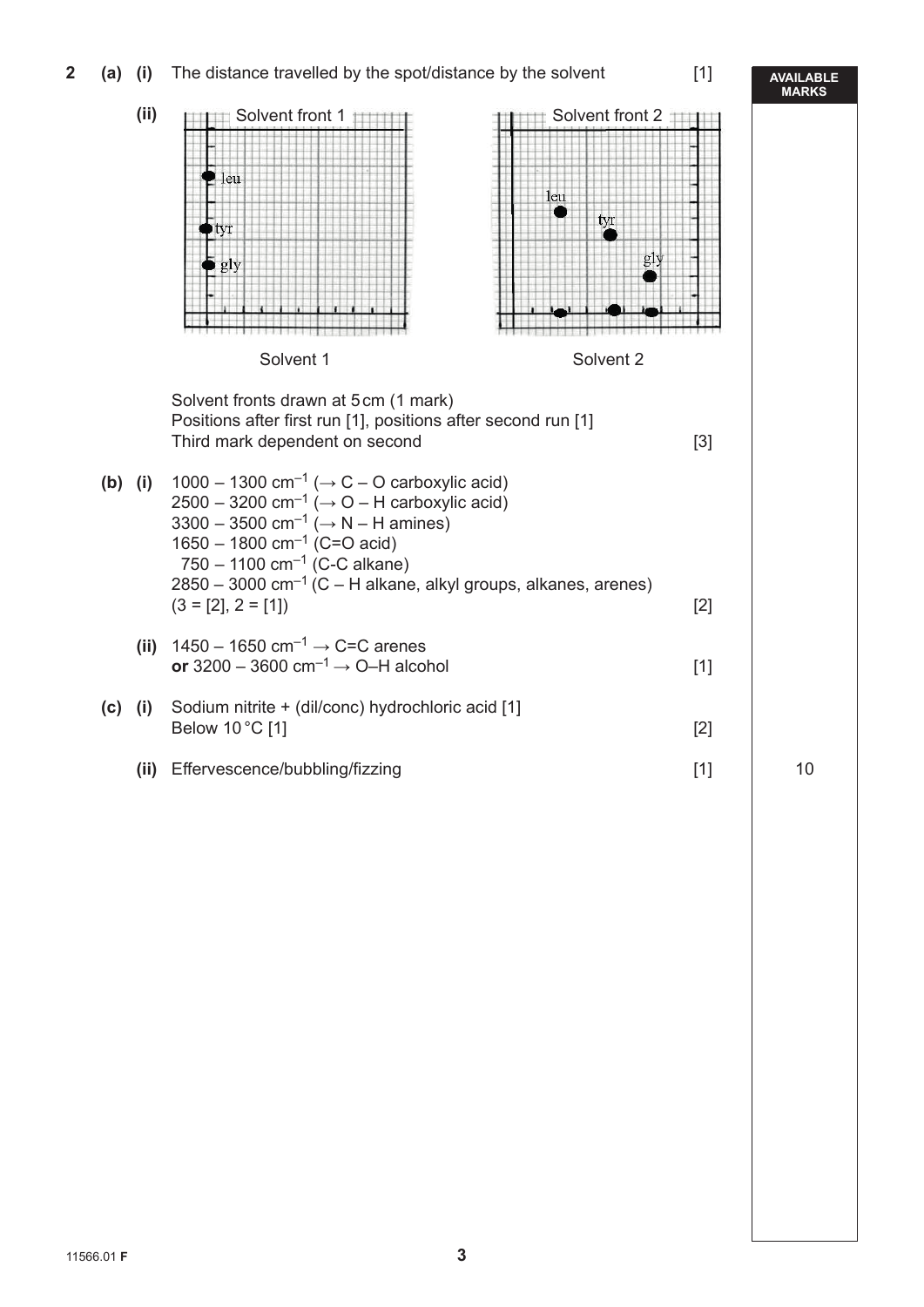| 3<br>(a) | volume of<br>metal<br>nitrate<br>solution<br>$\text{(cm}^3\text{)}$ | volume of<br>sodium<br>hydroxide<br>solution<br>$\text{(cm}^3\text{)}$ | initial<br>temperature<br>$(^{\circ}C)$ | final<br>temperature<br>$(^{\circ}C)$ | temperature<br>rise<br>$(^{\circ}C)$ |
|----------|---------------------------------------------------------------------|------------------------------------------------------------------------|-----------------------------------------|---------------------------------------|--------------------------------------|
|          |                                                                     |                                                                        |                                         |                                       |                                      |
|          |                                                                     |                                                                        |                                         |                                       |                                      |
|          |                                                                     |                                                                        |                                         | 24.0                                  |                                      |
|          |                                                                     |                                                                        |                                         |                                       | 6.0                                  |
|          |                                                                     |                                                                        |                                         | 22.9                                  |                                      |
|          |                                                                     |                                                                        |                                         |                                       | 3.8                                  |
|          |                                                                     |                                                                        |                                         |                                       |                                      |

- 
- **(b)** Temperature rise = 6.8 °C Volume of the metal nitrate solution =  $52.5 \text{ cm}^3$  [1]
- **(c)** (52.5 × 1) : (47.5 × 3.25) Ratio =  $1:3$ Formula =  $M(OH)_{3}$  [3]
- **(d)** Smaller temperature rise [1] Peak further to the left [1] [2] 7

**AVAILABLE MARKS**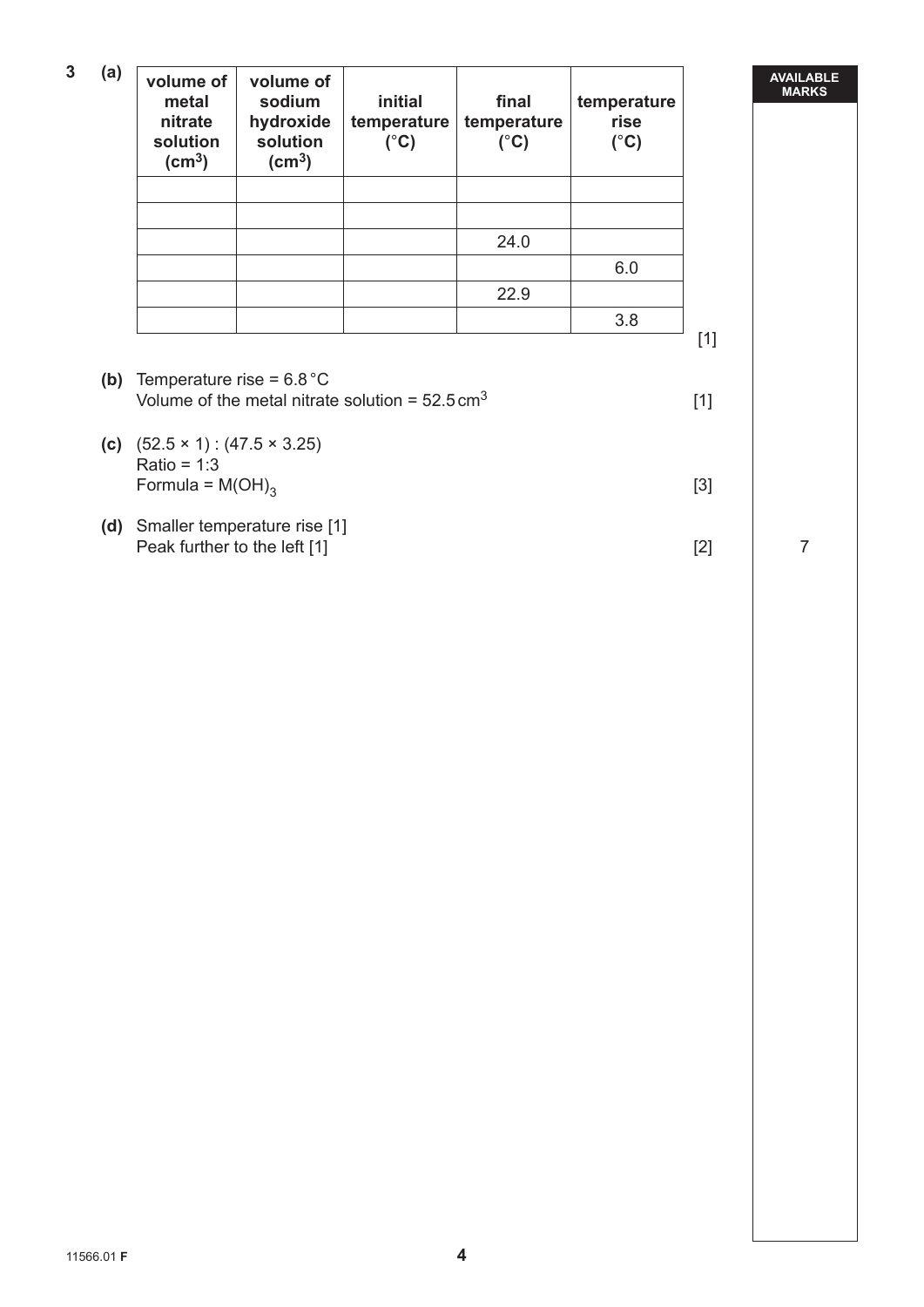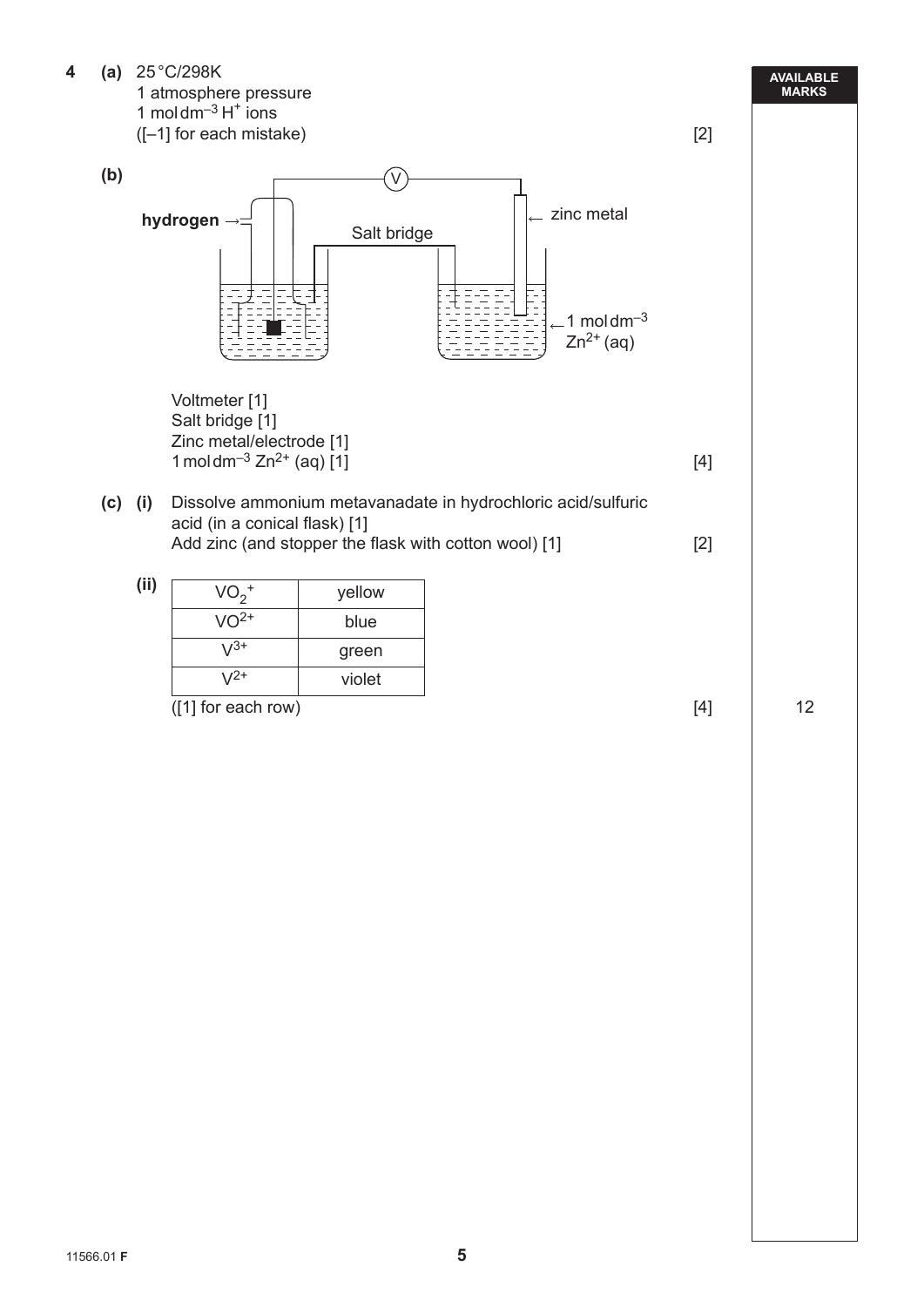|                                        | (ii) $KMnO4 = 39 + 55 + 64 = 158$<br>Mass = $(158 \times 0.0050)/4 = 0.198/0.1975g = 0.20g$                                                                                                                                                                                                                                                                                                                                                                                                                                                                                                               | $[2]$ |    |  |
|----------------------------------------|-----------------------------------------------------------------------------------------------------------------------------------------------------------------------------------------------------------------------------------------------------------------------------------------------------------------------------------------------------------------------------------------------------------------------------------------------------------------------------------------------------------------------------------------------------------------------------------------------------------|-------|----|--|
| $(error [-1])$                         |                                                                                                                                                                                                                                                                                                                                                                                                                                                                                                                                                                                                           |       |    |  |
| (b) (i) Colourless $[1]$ to pink $[1]$ | (1 mark for the reverse)                                                                                                                                                                                                                                                                                                                                                                                                                                                                                                                                                                                  | $[2]$ |    |  |
|                                        | (ii) $14.7 \text{ cm}^3$ (no mark if the rough is used)                                                                                                                                                                                                                                                                                                                                                                                                                                                                                                                                                   | $[1]$ |    |  |
|                                        | (c) $MnOa- + 8H+ + 5Fe2+ \rightarrow Mn2+ + 4H2O + 5Fe3+$                                                                                                                                                                                                                                                                                                                                                                                                                                                                                                                                                 | $[1]$ |    |  |
| (d)                                    | Moles of MnO <sub>4</sub> <sup>-</sup> = (14.7 × 0.005)/1000 = 7.35 × 10 <sup>-5</sup><br>Moles of Fe <sup>2+</sup> in 25 cm <sup>3</sup> = $(7.35 \times 10^{-5}) \times 5 = 3.675 \times 10^{-4}$<br>Moles of Fe <sup>2+</sup> in 250 cm <sup>3</sup> = 3.675 $\times$ 10 <sup>-3</sup><br>Mass of FeSO <sub>4</sub> .7H <sub>2</sub> O in 250 cm <sup>3</sup> = $(3.675 \times 10^{-3}) \times 278 = 1.02165/1.02g$<br>% mass of $FeSO_4.7H_2O = (1.02/1.85) \times 100 = 55.14\%$ (55.135135)<br>(1.02165 gives 55.2243243%)<br>if divided by 5 for 1 tablet then $(0.204/0.37) \times 100 = 55.14\%$ |       |    |  |
|                                        | or $(0.20433/0.37) \times 100 = 55.2243243\%)$                                                                                                                                                                                                                                                                                                                                                                                                                                                                                                                                                            | $[4]$ | 12 |  |